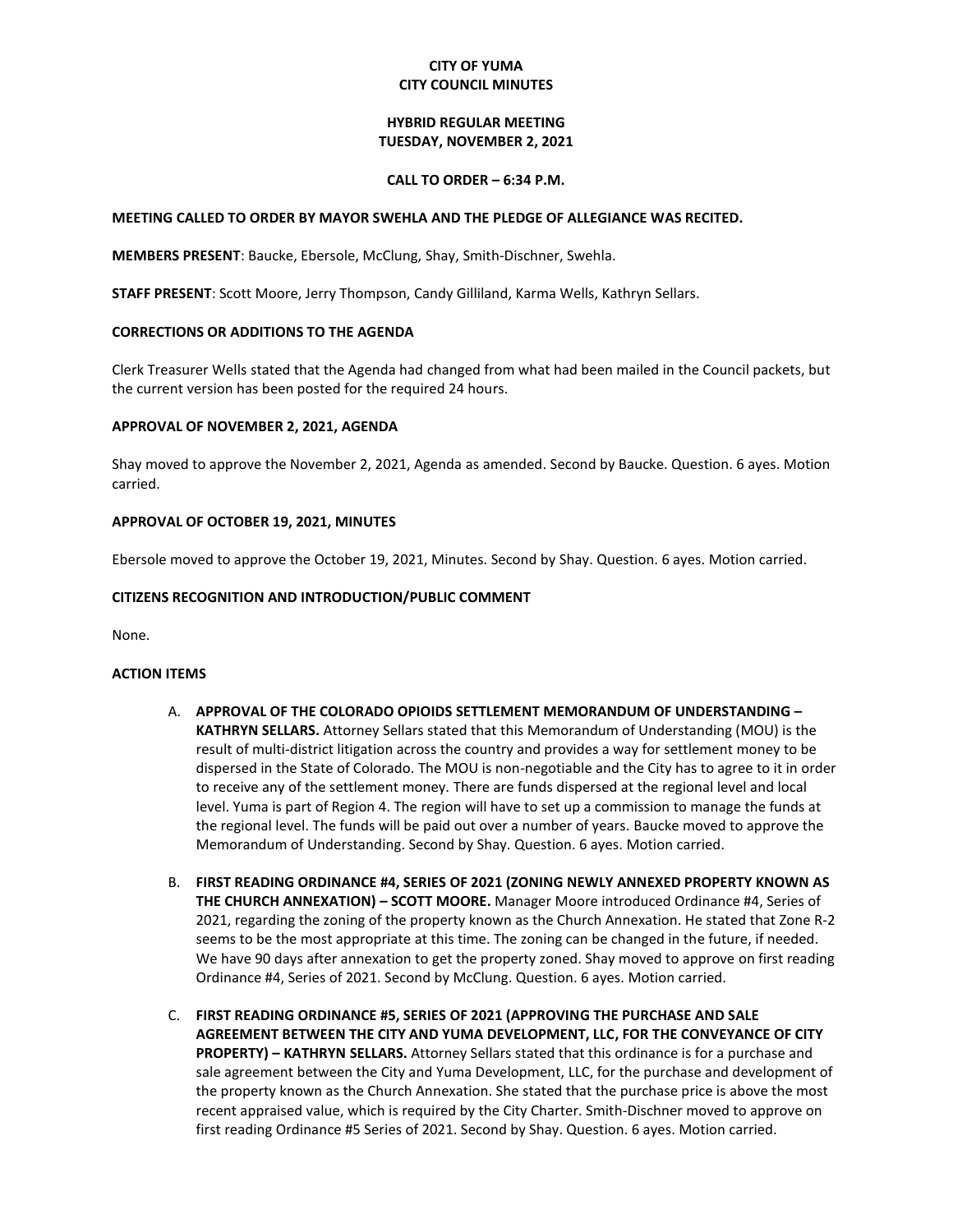- D. **APPROVAL OF BILLS – KARMA WELLS.** Clerk Treasurer Wells provided Council with an additional list of bills. Ebersole moved to approve the bills as presented. Second by Baucke. Question. 6 ayes. Motion carried.
- E. **PURCHASES IN EXCESS OF \$5,000 – SCOTT MOORE.** Manager Moore stated he is not presenting a new request, but would like to revisit the request from the Museum for the \$12,500, which is in the 2021 budget, to replace the roof of the Museum. Ms. Monica King was present to answer any questions that Council might have. The Museum did not receive grant money in the amount that they were expecting, but did receive \$5,000. They also received an \$8,000 grant from BNSF, which requires a \$5,000 match for any interior work. Yuma Community Foundation presented the Museum with \$10,000, of which \$5,000 has to be used for equipment for the Museum and the other \$5,000 may be used at their discretion. The Museum needs a pitched roof which will exempt it from receiving any funds from the Historical Society. Shay moved to approve the \$12,500 expenditure to the Museum to go towards a new roof. Second by Ebersole. Question. 6 ayes. Motion carried.

# **EXECUTIVE SESSION**

## **"To consider personnel matters, pursuant to C.R.S. § 24-6-402 (4)(f) and not involving: any specific employees who have requested discussion of the matter in open session, specifically for the City Manager, City Clerk/Treasurer and Chief of Police evaluations."**

Mayor Swehla stated Council intends to meet in executive session to consider personnel matters, pursuant to C.R.S. § 24-6-402 (4)(f) and not involving: any specific employees who have requested discussion of the matter in open session, specifically for the City Manager, City Clerk/Treasurer and Chief of Police evaluations. Shay moved to go into executive session. Second by Ebersole. Question. 6 ayes. Motion carried.

Council resumed regular session at 7:52 P.M. A statement was made for who was present in executive session and there were no objections to the discussions in executive session.

### **ACTION ITEMS (CONTINUED)**

F. **DISCUSSION AND POSSIBLE APPOINTMENT OF INDIVIDUALS TO VACANCIES ON CITY COUNCIL – KARMA WELLS.** Mayor Swehla stated that two letters of interest were received to fill the vacancy on Council due to Council Member Hoch's resignation. The two letters received were from DeAnn Sewell and Terri Frame. Ms. Frame was present at the meeting and stated that she would be honored to serve. Council Member McClung stated that she has been at every meeting since the first Town Hall Meeting and has shown interest and asked good questions. Smith-Dischner nominated Terri Frame to fill the vacancy. Second by Ebersole. Question. 6 ayes. Motion carried.

Ms. Frame was sworn in by Clerk/Treasurer Wells, then took her seat with Council.

# **DISCUSSION OF FUTURE TOWN HALL MEETINGS – COUNCIL.**

Mayor Swehla stated that if a Town Hall Meeting is held, the topic needs to be kept strictly on the 2022 budget only. There was discussion regarding the cost of holding these meetings and the timing of having it so that Clerk/Treasurer Wells has time to prepare everything before the Council meeting on November 16, 2021. Council Member Frame stated that she believes the meeting is important because it gives community members an opportunity to voice their concerns and to also air some misconceptions. The final decision was made to have the meeting on Monday, November 8, 2021, at 5:30 P.M.

## **ADDITIONAL BUSINESS**

None.

**REPORTS**

### **CITY MANAGER, SCOTT MOORE**

None.